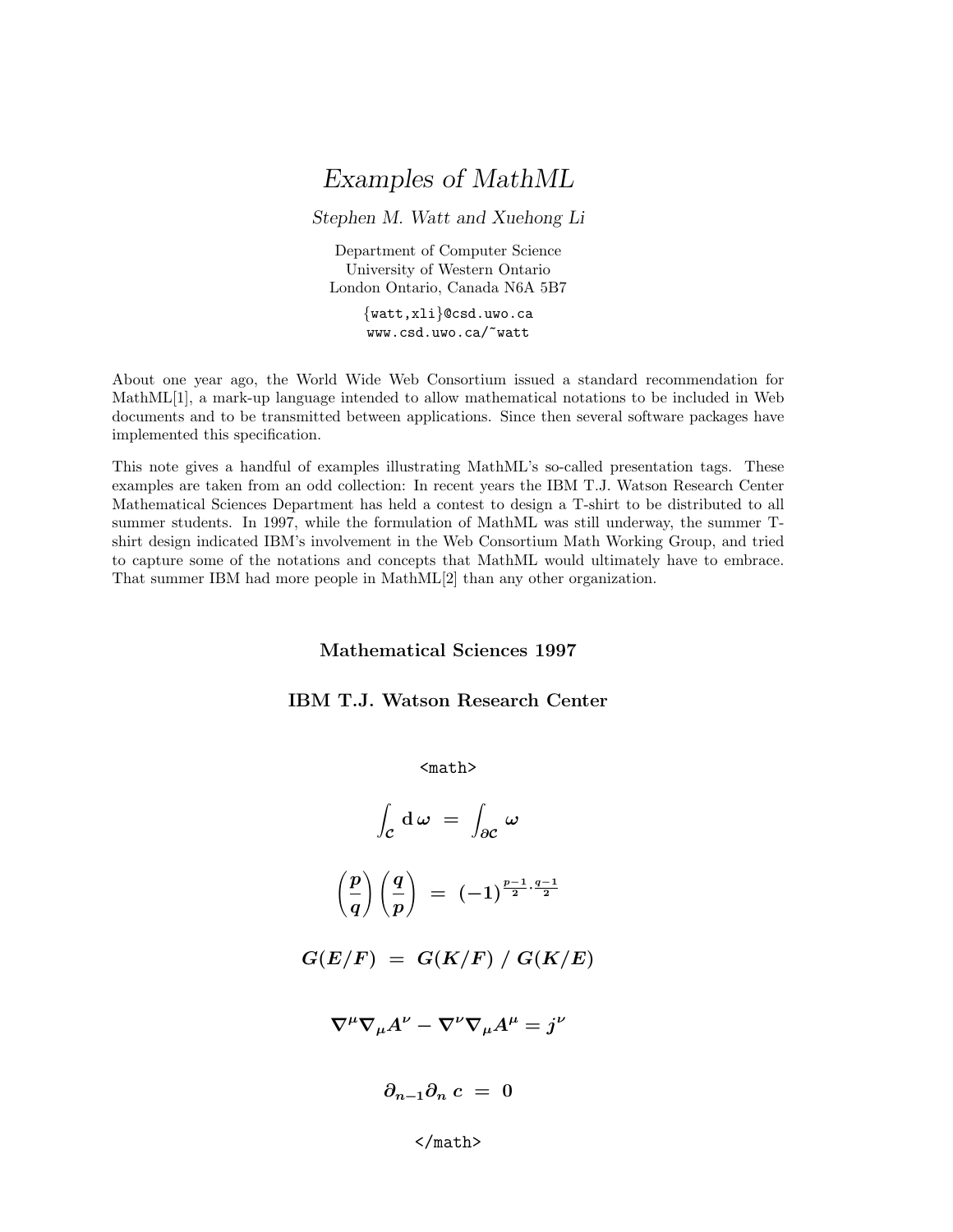#### 1. Stokes' theorem

$$
\int_{\mathcal{C}} \mathrm{d}\,\omega \;=\; \int_{\partial\mathcal{C}} \,\omega
$$

This theorem is expressed most elegantly when cast in the language of differential forms, as above. The equation generalizes many integral identities, including the Ostrogradzky-Green and Riemann-Ampère-Stokes formulas. The fundamental theorem of the differential calculus,  $\int_a^b df = f(b) - f(a)$ , is a degenerate case.

#### <mrow> <mrow> <msub> <mo> &Integral;</mo>  $<sub>m</sub> > C < /m1$ </sub> </msub> <mrow> <mo> &DifferentialD; </mo> <mi> &omega; </mi> </mrow> </mrow>  $<sub>mo</sub> >$  =  $<$ /mo></sub> <mrow> <msub> <mo> &Integral; </mo> <mrow> <mo> &PartialD; </mo>  $<sub>min</sub> > C < /min>$ </sub> </mrow> </msub> <mi> &omega; </mi> </mrow> </mrow>

# 2. The law of quadratic reciprocity

$$
\left(\frac{p}{q}\right)\left(\frac{q}{p}\right) \;=\; (-1)^{\frac{p-1}{2}\times \frac{q-1}{2}}
$$

This relation was discovered by Legendre, and proven by Gauss, who called it "the queen of number theory." Here **p** and **q** are odd primes and  $\begin{pmatrix} p \\ q \end{pmatrix}$  $\left(\frac{p}{q}\right)$  is the Legendre symbol, equal to  $\pm 1$  depending on whether or not p is a square mod q.

```
<mrow>
    <mrow>
          <mfenced open="(" close=")">
               <mfrac>
                    <sub>min</sub> p <sub>min</sub></sub></sub>
                    <sub>min</sub> > q <sub>min</sub></sub>
               </mfrac>
          </mfenced>
          <mo> &InvisibleTimes; </mo>
          <mfenced open="(" close=")">
               <mfrac>
                    <sub>min</sub> < q < /min</sub>
                    <sub>min</sub> p <sub>min</sub></sub></sub>
               </mfrac>
          </mfenced>
    </mrow>
    <sub>mo</sub> > = </mo></sub>
    <msup>
          <mfenced open="(" close=")">
               <sub>mn</sub> -1 </mn></sub>
          </mfenced>
          <mrow>
               <mfrac>
                    <mrow>
                         <sub>min</sub> p <sub>min</sub></sub></sub>
                         <sub>mo</sub> > - <sub>mo</sub></sub>
                         <sub>mn</sub> 1 </mn></sub>
                    </mrow>
                    <sub>mn</sub> > 2 < /mn</sub>
               </mfrac>
               <sub>mo</sub> > × </mo></sub>
               <mfrac>
                    <mrow>
                         <sub>min</sub> > q < /min</sub>
                         <sub>mo</sub> > - <sub>mo</sub></sub>
                         <sub>mn</sub> 1 <sub>mn</sub></sub></sub>
                    </mrow>
                    <sub>mn</sub> > 2 </mn></sub>
               </mfrac>
          </mrow>
    </msup>
</mrow>
```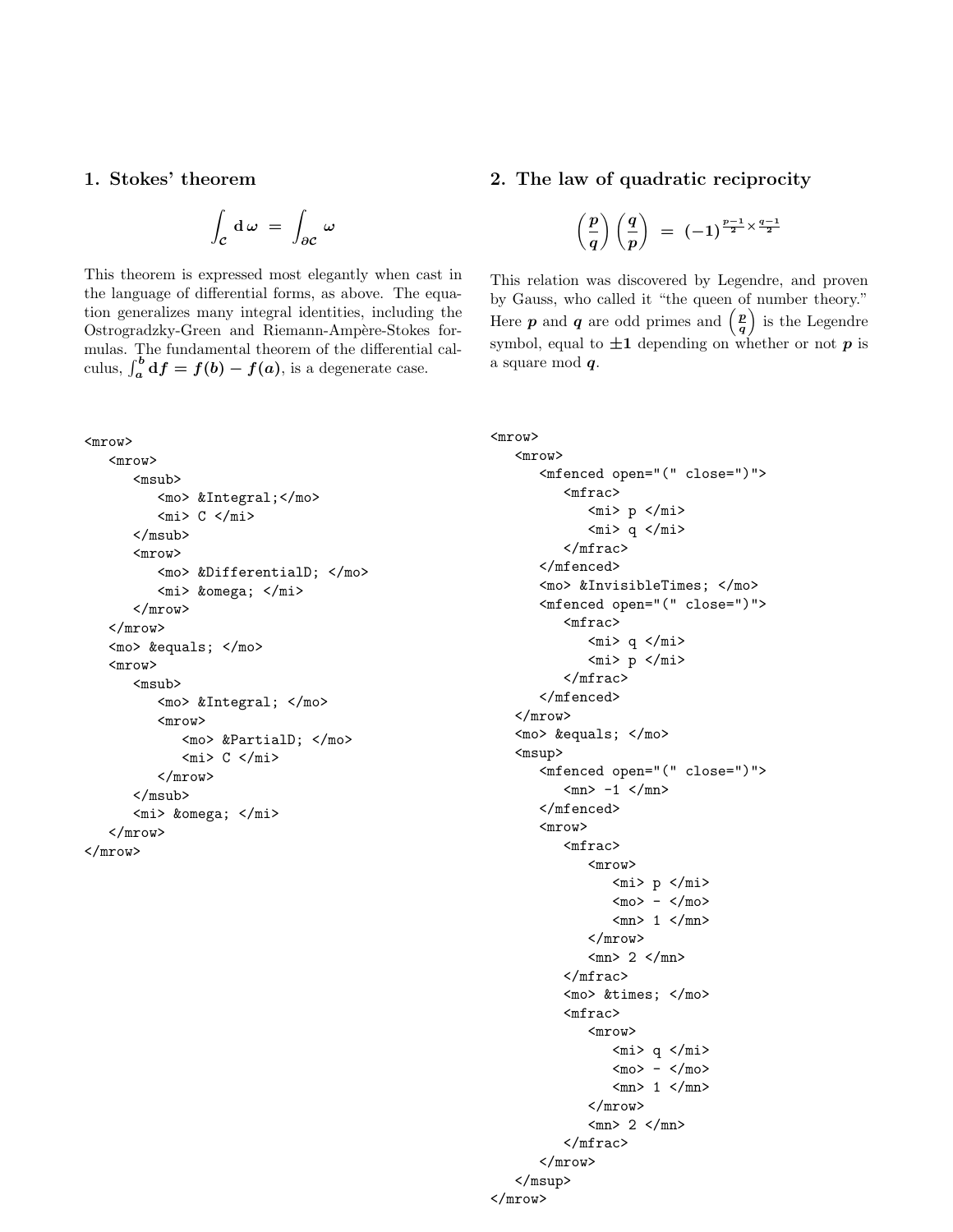#### 3. Galois theory

$$
G(E/F) = G(K/F) / G(K/E)
$$

The main theorem of Galois theory states that for a finite normal extension  $K$  of a field  $F$ , there is a one-to-one correspondence between the subgroups of  $G(K/F)$  and the intermediate fields  $E$ . The notation  $G(K/F)$  denotes the group of all automorphisms of  $\boldsymbol{K}$  leaving  $\boldsymbol{F}$ fixed.

# <mrow>

```
<sub>mi</sub> > G < /mi</sub>
     <mo> &ApplyFunction; </mo>
     <mfenced open="(" close=")">
         <mrow>
            <sub>min</sub> E < /<sub>min</sub></sub>
            <sub>mo</sub> / </mo></sub>
            <sub>min</sub> > F < /m<sub>min</sub></sub>
           </mrow>
     </mfenced>
     <sub>mo</sub> > = </mo></sub>
     <sub>mi</sub> > G < /mi</sub>
     <mo> &ApplyFunction; </mo>
     <mfenced open="(" close=")">
         <mrow>
           <sub>min</sub> > K <sub>min</sub></sub>
          <sub>mo</sub> / <sub>/mo</sub></sub></sub>
          <sub>min</sub> F <sub>min</sub></sub></sub>
         </mrow>
     </mfenced>
     <sub>min</sub> / <sub>min</sub></sub>
     <sub>m</sub> i > G < /m i ></sub>
     <mo> &ApplyFunction; </mo>
     <mfenced open="(" close=")">
         <mrow>
           <sub>min</sub> K <sub>min</sub></sub></sub>
           <sub>mo</sub> / <sub>/mo</sub></sub></sub>
           <sub>min</sub> E < /min</sub>
         </mrow>
     </mfenced>
</mrow>
```
# 4. Maxwell's equations

$$
\nabla^{\mu}\nabla_{\mu}A^{\nu} - \nabla^{\nu}\nabla_{\mu}A^{\mu} = j^{\nu}
$$

Maxwell's equations express the dynamics of electromagnetic and other fields. The equations are given here in a coordinate-independent form, where  $A^{\mu}$  is the gauge vector,  $\nabla_{\mu}$  is a covariant derivative operator and  $j^{\mu}$  is a current. With suitably generalized interpretation of the operators, these equations describe a broad class of phenomena, including non-abelian gauge fields and the electroweak interactions of elementary particles.

```
<mrow>
     <msup>
          <mo> &nabla; </mo>
          \langle \text{mi} \rangle μ \langle \text{mi} \rangle</msup>
     <msub>
          <mo> &nabla; </mo>
          \langle \text{mi} \rangle μ \langle \text{mi} \rangle</msub>
     <msup>
          <mi> A </mi>
          <sub>min</sub> ν </mi></sub>
     </msup>
     <sub>mo</sub> > - <sub>mo</sub></sub>
     <msup>
          <mo> &nabla; </mo>
         \langle \text{mi} \rangle ν \langle \text{mi} \rangle</msup>
     <msub>
         <sub>mo</sub> ∇ </mo></sub>
         \langle \text{mi} \rangle μ \langle \text{mi} \rangle</msub>
     <msup>
          <sub>m</sub> > A </mi></sub>
          <mi> μ </mi>
     </msup>
     <mo> &equals; </mo>
     <msup>
          <sub>min</sub> j <sub>min</sub></sub></sub>
          <sub>min</sub> ν </mi></sub>
     </msup>
</mrow>
```